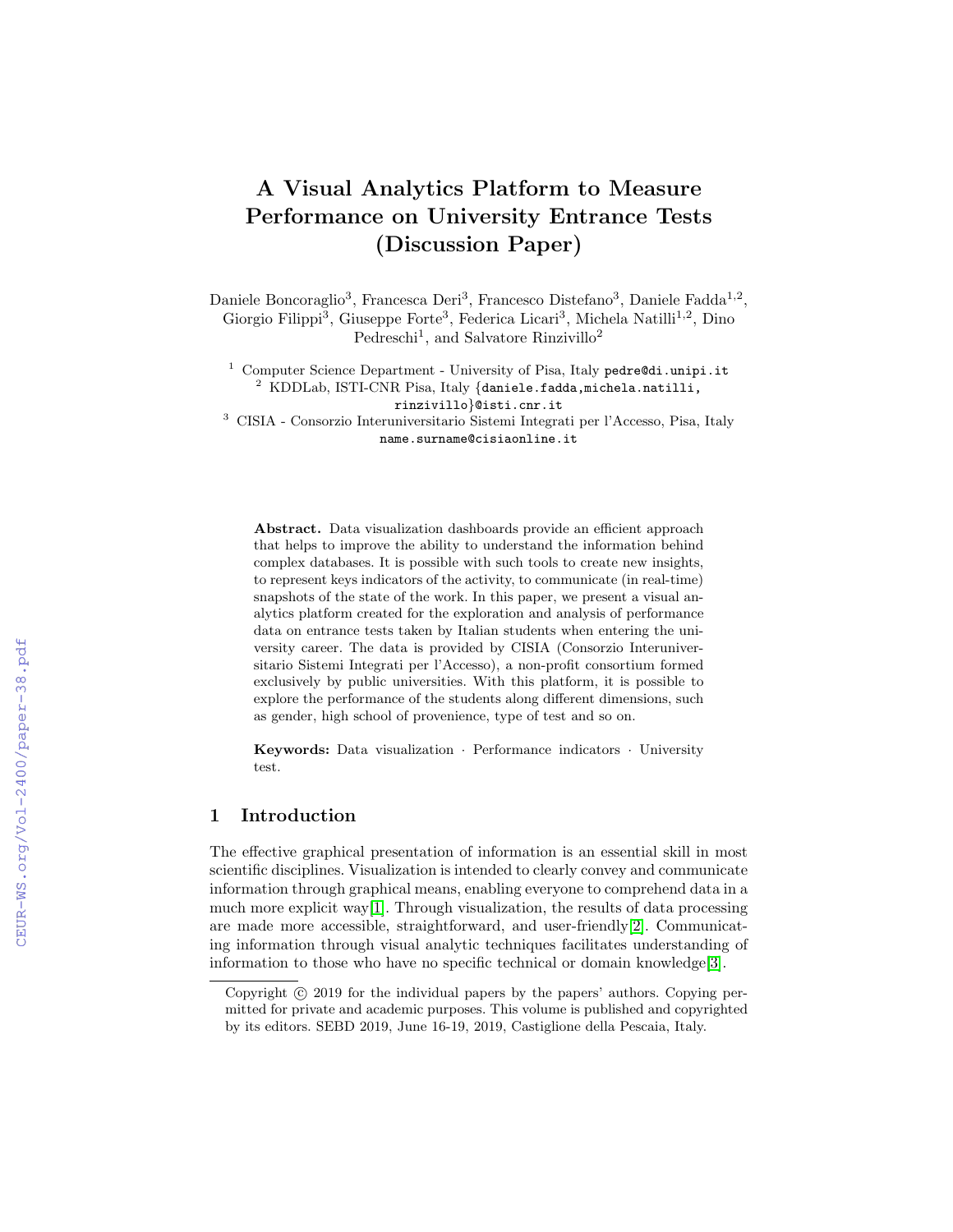A proper way to describe graphically a complex phenomenon is through the use of dashboards. As stated in  $[4]$ , "compared to visualization modalities for presentation and exploration, dashboards bring together challenges of at-aglance reading, coordinated views, tracking data and both private and shared awareness". The access to complex phenomena is made possible through the realization of multiple linked displays [\[5\]](#page-7-1), where sub-dimensions of the whole data are showed in details and the interaction on one display propagate selection and filtering to the other's views. Thus, the complexity of the data to explore is mitigated through the use of interaction with the observer.

In this paper we present a visual analytic platform created for the exploration and analysis of performance data on entry tests taken by Italian students before entering the university career. The data is provided by  $CISIA<sup>4</sup>$  $CISIA<sup>4</sup>$  $CISIA<sup>4</sup>$  (Consorzio Interuniversitario Sistemi Integrati per l'Accesso), a non-profit consortium formed by public universities. Currently, CISIA consortium counts 45 Universities and the Conferences of Engineering, Architecture and Sciences among the consortium members: the CUIA - Italian University Architecture Conference, the CopI - Conference for Engineering and Con.Scienze - National Conference of Presidents and Structure Directors University of Science and Technology.

The Consortium is open to the participation of all Italian universities; among the different statutory purposes, the main is to organize and coordinate the orientation activities for the access to the universities. Entrance test organized by CISIA serve two different purposes:

- for students enrolling the test, it provides a self-assessment of their preparation and aptitude to undertake the chosen field of studies;
- for the faculties and departments, the tests gives a view of the actual knowledge of the students, and let the management to compare it with the minimum skills and capabilities requirements in order to prepare specific orientation and training activities.

For those course with a restricted number of students, the tests are used as screening and ranking tools. CISIA tests are currently available for six areas: Engineering, Economics, Pharmacy, Sciences, Humanities, and Agriculture.

## 2 The visual analytics platform

## 2.1 Problem statement

CISIA Online Test (acronym TOLC) is a tool for orientation and assessment of the knowledge required for access to the Study Programs of Italian Universities, which can be used to select students for access, provided on a computerized platform. TOLC is an individual test, different from student to student, automatically composed for each student by a software. The software follows a set of recipes to guarantee that all the tests generated are equivalent in terms of the level of difficulty. The objective of the platform proposed in this paper is

<span id="page-1-0"></span> $^4$  <http://www.cisiaonline.it>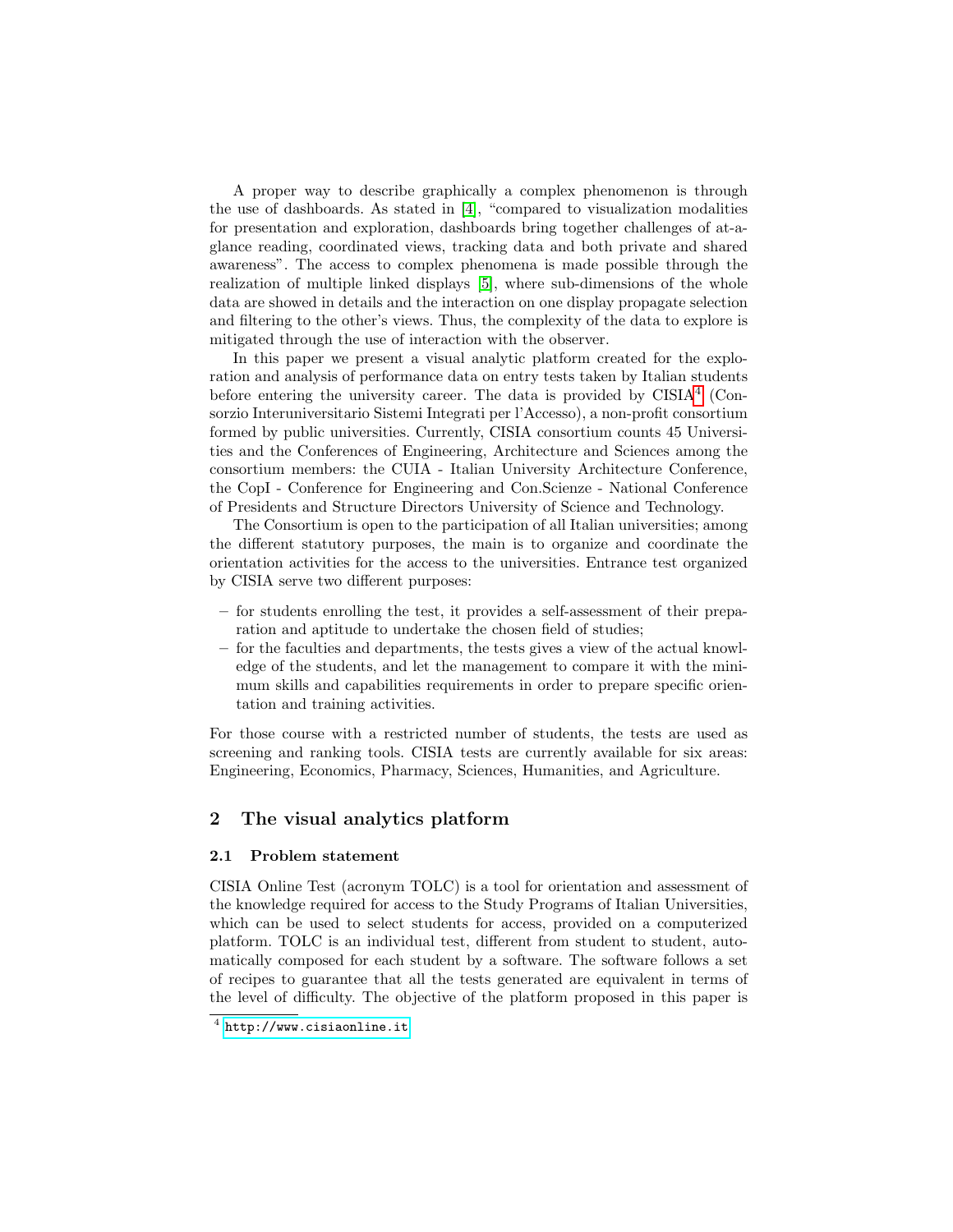to provide an analytic framework where all the performances on each test may be analyzed. Historical data are maintained since 2012, and they register many dimensions from each test: the number of correct answers, high school education of the student attending the test, the geographical origin, the category of each question in the test. Thus the platform should allow an efficient exploration of the many dimensions and should produce an accessible interface where the observer may interact with the data. During the design phase, we identified two kind of users: public visitor of the website of the consortium, and the site managers of the department that organize the tests. The two profiles are managed through a similar web interface, whereas the users with an authorized account may access more detailed data, for example analyzing the performance of the tests organized in her own site.

### 2.2 Platform design

Accordingly to Sarikaya et al. [\[4\]](#page-7-0), we may classify our platform as a Communication Dashboard, whose purpose is to inform the public about Consortium activities. Since it is a public dashboard whose primary purpose is to describe social relevant data, great attention was given to the privacy of the users who performed the tests. All data delivered by the platform are anonymized through aggregation and filtering. The subset of data with few representatives (i.e. few users attending the test) is removed from the analysis. This filtering phase allows us to enforce the statistic robustness of the presented data and also to make not identifiable any student in the dataset. One of the main objectives of the platform was the accessibility even for non-expert users. We select only charts that are widely recognizable, mainly bar chart and line chart. To show in details some distributions we also adopted a box plot chart. To guarantee high readability of the result of the chart, we inserted a very detailed explanation of how to read the graph. The user can explore the data through three dimensions: year, area of interest, geographic origin. It is possible to apply a filter to restrict the analysis only on the top 10% ranking tests (best scores). A subset of charts also allows a specialized dimension on gender. The selection of the dimensions to be analyzed can be managed by the user through an integrated toolbox, where the current selection is always visible. When the user modifies one of the dimensions, the visualization is updated.

A schematic representation of the architecture of the CISIAViz platform is presented in Fig[.1.](#page-3-0) The database layer is organized with two levels. The production database used to manage the tests is kept separated from the CISIAViz platform. An ETL (Extract, Transform, and Load) procedure is scheduled to update a staging database for the visualization. During this phase, sensitive information is removed.

The database is running over an instance of MySQL, the same DBMS adopted for the rest of the TOLC system. The data warehouse schema in Fig[.2](#page-3-1) shows the relations implemented within the DB. The entity Test is the main table containing all the results of each test. Since the sections for all the possible tests are limited, we decided to store them into the field within this table. The test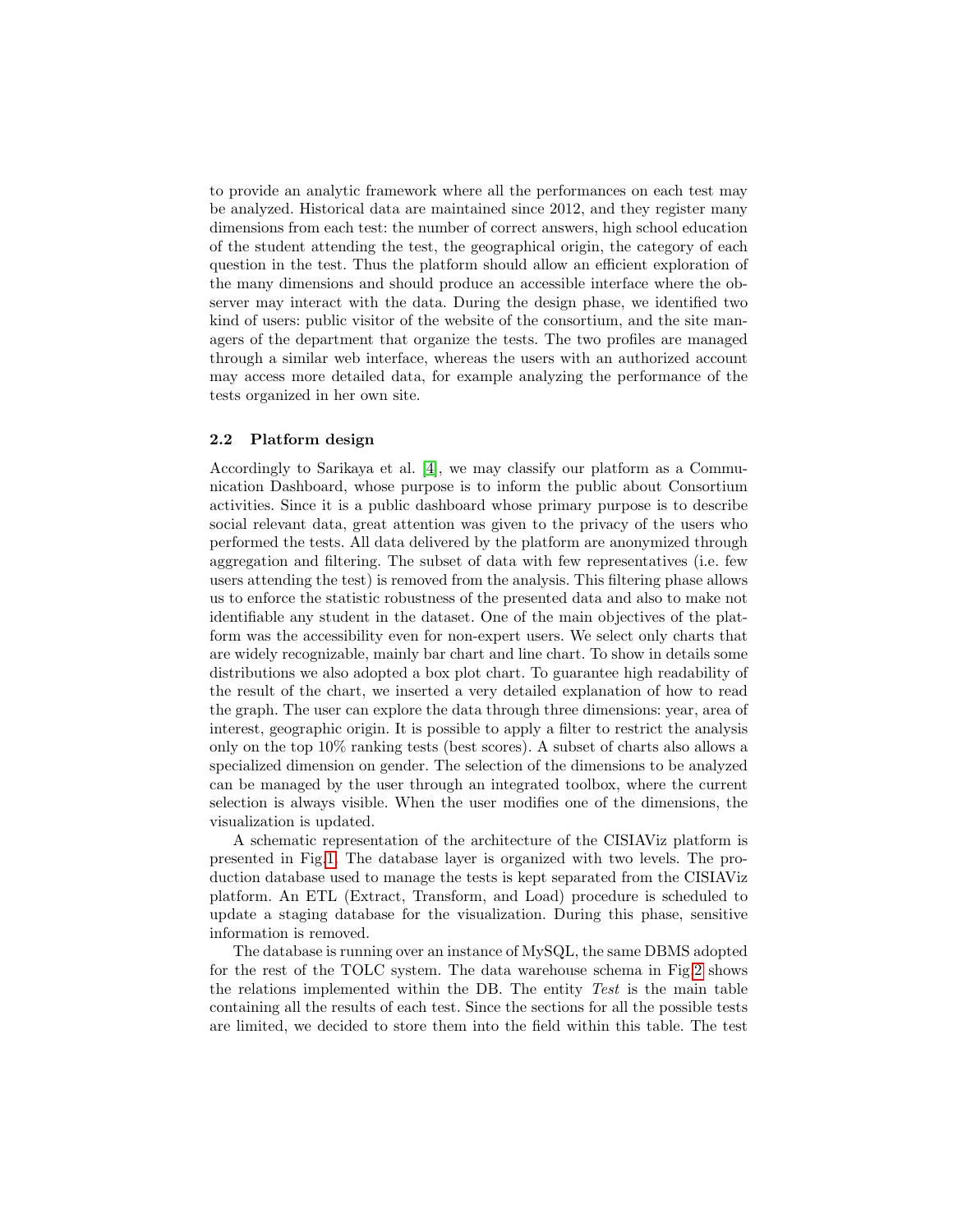

<span id="page-3-0"></span>Fig. 1. Web-App schema: Starting from CISIA database, through a process of Extract, Transform, Load (ETL), we build the data warehouse (DB viz). The data warehouse contains only the data that is of interest to the CISIAViz platform. During the ETL phase, new dimensions are calculated (such as the ranking of students by type of test) and some queries are optimized by materializing data (including redundant ones) retrieved from different tables to speed up the subsequent reading phase via web API.

provided in a different area of interests may have different compositions. When a test does not contain a specific section, the corresponding value in the table will be NULL. On one side, this implementation makes the schema of the DB not flexible to accommodate new sections. On the other hand, this allows much faster access during the visualization, as it does not need to create too many joins between the tables.

The relevant dimensions of the star schema are Geo, the geographic dimension, and Time, the time dimension: the first one is used to explore the origin of the students applying for the test, and the second one allows us to select the time interval to aggregate the tests. Although it is possible to aggregate for an arbitrary temporal interval, to guarantee a sufficient aggregation for sensitive information, the time selection is restricted at the year level.



<span id="page-3-1"></span>Fig. 2. The schema of the data warehouse. The fact table contains the details of each test performed by each student. This table is linked with the geographical dimension to determine the origin of each student and the temporal dimension to select the time window to analyze.

The access to the database is managed by an application server running a web API implementing the endpoints to access the data. All the interaction of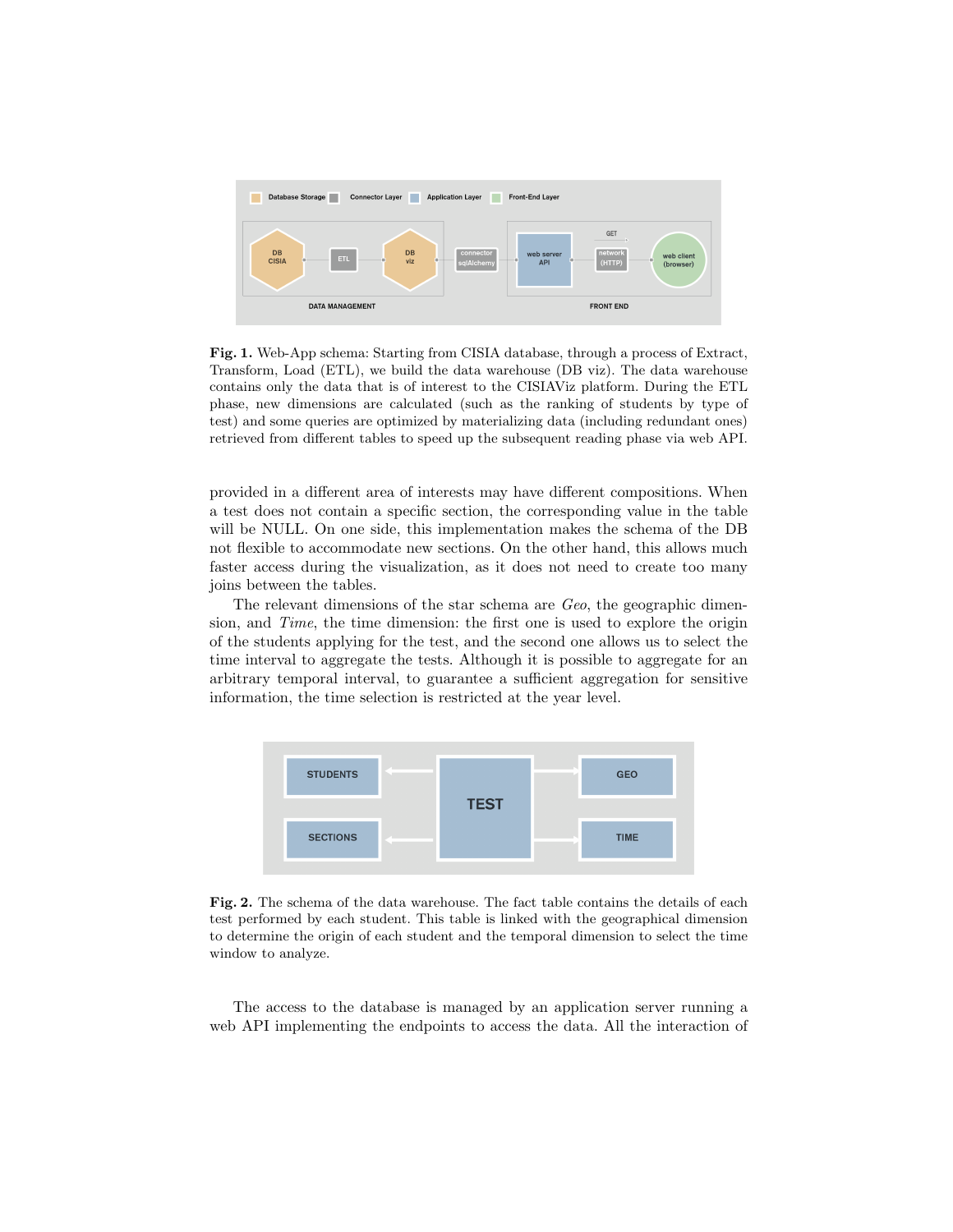the user with the visualization dashboard will be translated into the corresponding call from the web application. The access to the web API is managed through HTTP GET calls. The authentication, implemented with an SSO system (Single Sign-On) using an IDP (Identification Provider) of the consortium, is performed with HTTP-POST methods. When the user changes the preferences on the dimensions, the web application generates a set of call to the Web API to retrieve the updated data. The application server is implemented in Python, leveraging the Flask library to handle the implementation of the endpoints. The web application running in the front end is a single page application running in Javascript. The dashboard is implemented using the state of the art libraries for managing of user interfaces: D3.js to create custom visualization; Vue.js to manage the events and selection of the user and to make the internal data representation reactive to new updates; Plot.ly to construct high-level charts using configuration descriptors automatically generated by data.

#### 2.3 Backend

The majority of the endpoints of the Web API share a common parameter structure. This design choice allows us to make the front end flexible by composing the set of parameters automatically to be provided to the server. All the selection a user can make on the web interface are projected into a sequence of parameter values that are sent to the web server. All calls that depend on this filter have the following scheme:

#### @ app.route('/api/function\_rest/<year>/<area\_interest>/<region>/<quantile>')

where  $\langle \text{year} \rangle$  and  $\langle \text{area} \rangle$  interest are the only mandatory parameters. The parameters reflect the possible combination of the dimensions the user may explore:

 $\epsilon$  vears Selection of the year in a range between 2012 and the current year <interest> Select the type of test. Currently, TOLC-I (engineering), TOLC-E (economics), TOLC-F (pharmacy) can be selected.

- <region> Selection of the region of origin of the candidates to the tests. In case of missed selection (default status) the value all is used.
- <quantile> during the ETL phase, each candidate is associated with a percentile ranking positioning with respect to the score of all the candidates who carried out the test. This filter allows selecting candidates with values higher than a certain percentile. To simplify the exploration for non-expert users, the CISIAViz platform allows selecting only the "best scores", i.e. the score of the top 10th percentile of tests in the DB for the current combination of year and area of interest.

## 2.4 Front end

The CISIAViz platform is implemented as a single-page web application. The platform is deployed within the website of the consortium<sup>[5](#page-4-0)</sup>.

<span id="page-4-0"></span> $^5$  <http://www.cisiaonline.it/area-tematica-cisia/report/>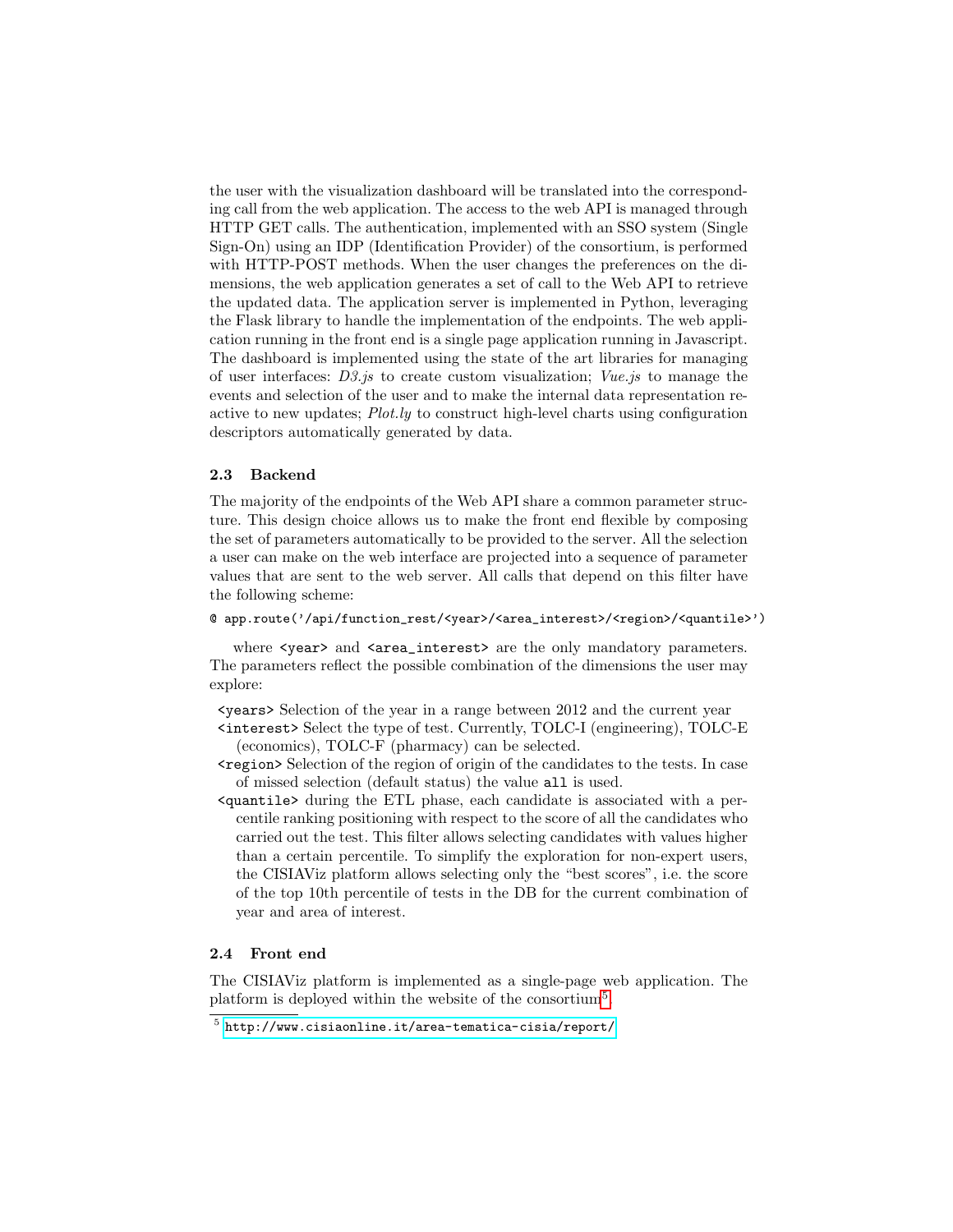The main script is the entry point to the application and is responsible for aligning the selection on the interface with the data to the DB, by querying the Web API with new data when needed. Here the event handling of the application is orchestrated and it updates all graphs when new data arrives. Every chart is handled by a general class module chart, whose input is transformed accordingly to the type of figure to show using a dedicated data transformer. The configuration and the mapping of transformers to charts are described into the *chart\_config.* module. The modules *filter, toolbar, event\_handler* take care of sending the requests to the server.

The web application is composed of a central column showing all the statistics, and a sidebar where the user can manage to insert the constraint for the dimensions to explore: year, area of interest, region of origin, best scores.

The central column is organized into sections, each of them focusing on a specific aspect of the data:

- Volumes: the first section shows the number of tests executed with reference to the actual selection, presenting the partial sums for sub-periods of the year.
- Scores: this section shows the average score per section in the selected tests and the distribution of each section.
- $-$  Repetition of tests: here we show how the score varies for those students that repeated the test multiple times.
- Region of origin: here we cross filter both the geographical origin and the high school diploma of the students attending the test.
- $-$  Historycal data: here we show the trends of the test along the years. This section is not affected by the year selection in the sidebar since shows always the statistics of the last five years.

#### 3 Use cases

To demonstrate the efficacy of the web application to deliver high-level knowledge extracted from the data, we show the capabilities of the dashboard through a use case of a person interested in the performance of students. For example, let us consider a journalist interested in documenting the skills of students when entering university: a study of how many individuals take the entry test, how they behave in terms of performance and the presence of differences between types of students, could be an engaging topic for an article on young people. Leveraging the dashboard for the different areas of interest, it is possible to get information on the distribution, among gender, of students taking the tests, as shown in figure [3.](#page-6-0)

From the figure, it can be seen how, also in the testing phase, the women are underrepresented especially among STEM degree (in this case Engineering). The higher representation of female students is found for Economics and Pharmacy.

It is also possible to compare the performance between male and female students in a different section of the test: for this graph (but also for others) there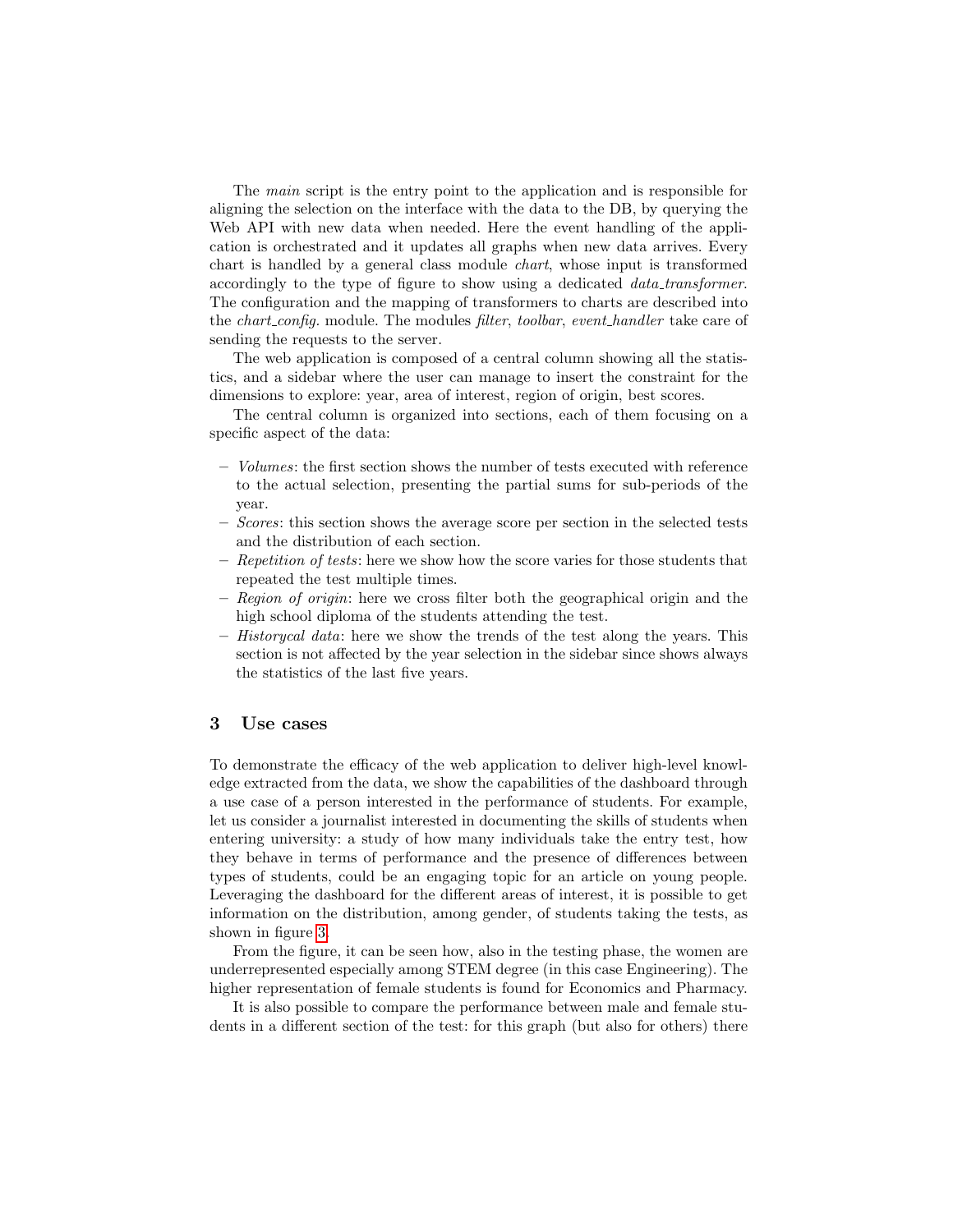

<span id="page-6-0"></span>Fig. 3. Distribution of students by gender: percentage of students who took the test in Engineering (a), Economics (b) and Pharmacy (c)



<span id="page-6-1"></span>Fig. 4. Distribution of scores on topics: in the graph on left the male distribution of scores, while the graph on the right shows the distribution for female students

are local selectors with which selecting the female, the male or the total population who took a specific test (TOLC). In figure [4](#page-6-1) it is shown the distribution of scores among male (top image) and female (bottom image) students. No significant differences can be found between the two genders, except for the results obtained in mathematics, where male students perform better than females. In the figure [4](#page-6-1) is reported the distribution of scores for the test for Economics in 2018, but obviously, the same information can be obtained for the other areas (TOLC) and also the trend among years can be seen changing the selector for the years. Another possible comparison can be made among different Italian regions. In figure [5](#page-7-2) the average scores obtained to the tests is reported for each region. The results reported in the figure are related to the TOLC in Economics, but the same results can be obtained for Pharmacy or Engineering. In this case average score for each section of the TOLC-Economics of 2018 divided by region and school of origin (all in this specific case). Only regions with a significant number of tests performed are shown. Furthermore, a comparison among different high schools can be made. The detailed average score has been calculated for scientific high school, classical high school, technical institute, technical institute for surveyors, commercial technical institute, professional institute and magistral and pedagogical institute.

The dashboard, therefore, allows you to get a picture of the situation of the students who decide to follow the course of study: a journalist interested in this topic and the differences between students with diverging characteristics (both gender or region of origin), can create his article guided by the data and statistics shown on the portal.